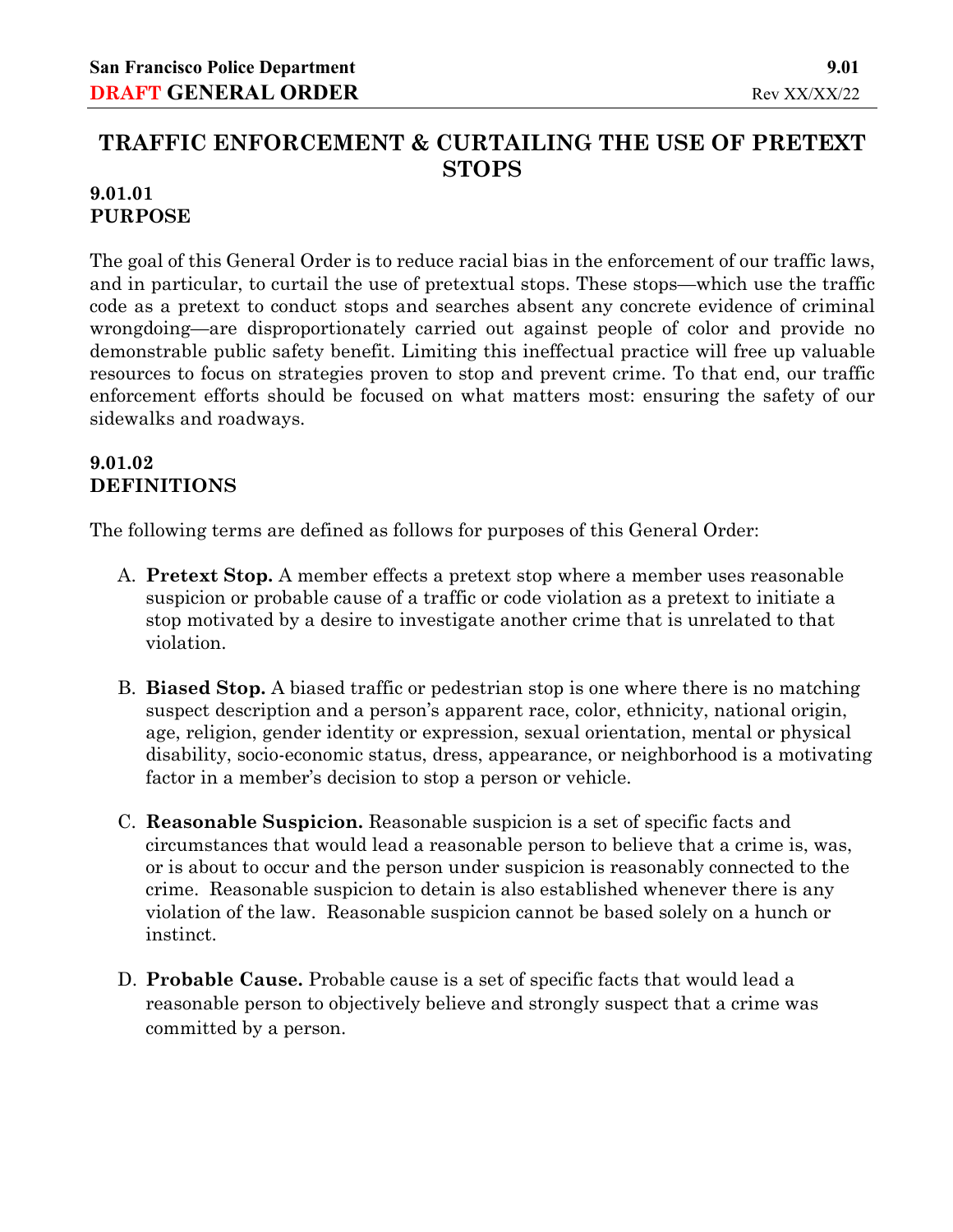### **9.01.03 POLICY**

- A. **Pretext Stops Limited.** Except as provided in 9.01.04(C), pretext stops are banned.
- B. **Biased Stops Banned.** Biased stops are illegal, unconstitutional, and antithetical to the values that the Department espouses. They are banned under all circumstances.

## **9.01.04 LIMITING STOPS FOR LOW-LEVEL OFFENSES**

A. **Banned Motor Vehicle Stops.** Except as provided in 9.01.04(C)-(D), a member shall not stop or detain the operator of a motor vehicle, or issue a citation for any of the following offenses:

[*Note: The Department, DPA, and Commissioner Carter-Oberstone discussed the pros and cons of including a list of offenses for which stops are banned. The offenses enumerated in this section constitute a non-exhaustive list of violations that the Working Group might wish to consider for possible inclusion.*]

- 1. Failure to display both license plates. (Cal. Veh. Code § 5200(a)).
- 2. Failure to display registration tags or driving with expired registration. (Cal. Veh. Code § 4000).
- 3. Failure to illuminate license plate. (Cal. Veh. Code § 24601).
- 4. Driving without functioning or illuminated headlights, unless no headlights are functioning or illuminated and the sun has set. (Cal. Veh. Code  $\S$  24400(a)-(b)).
- 5. Driving without functioning or illuminated taillights, unless no taillights are functioning or illuminated and the sun has set. (Cal. Veh. Code § 24600).
- 6. Driving without functioning or illuminated brake lights, unless no brake lights are functioning or illuminated and the sun has set. (Cal. Veh. Code § 24603).
- 7. Tinted windows (Cal. Veh. Code § 26708.5).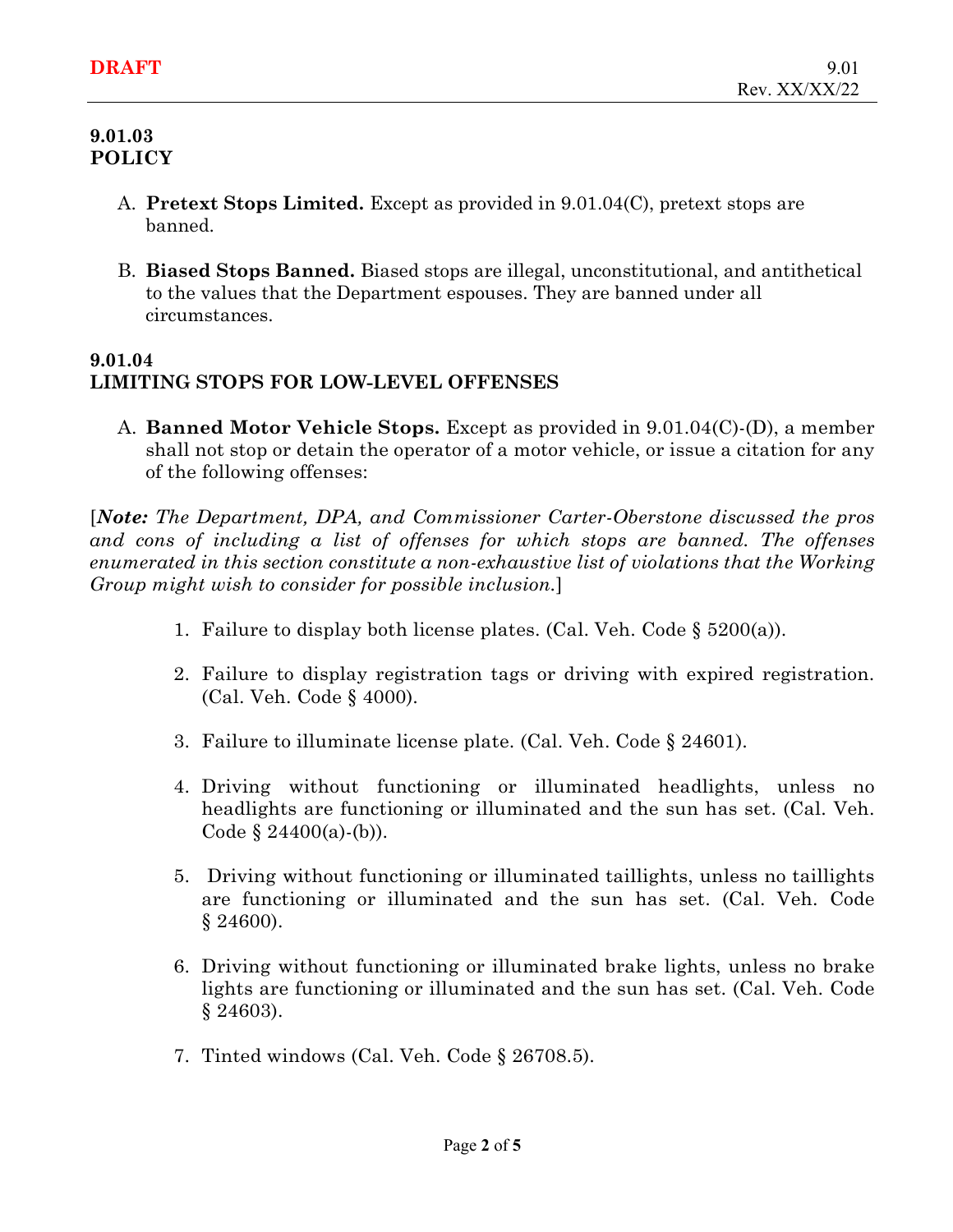- 8. Objects affixed to windows or hanging from rearview mirror. (Cal. Veh. Code  $\S 26708(a)(1)-(2)$ .
- 9. Improperly mounted license plate. (Cal. Veh. Code  $\S 5201(a)$ ).
- 10.Failure to signal while turning or changing lanes, unless the failure creates a condition that substantially increases the likelihood of injury or death. (Cal. Veh. Code §§ 22107, 22108).
- 11.Littering, unless an object is thrown from a vehicle in a manner that creates a condition that substantially increases the likelihood of injury or death. (Cal. Veh. Code § 23112).
- 12. Making a U-turn from the far left-hand lane where the driver can see clearly for 200 feet in either direction, and the maneuver is executed in a manner that does not substantially increase the likelihood of injury or death. (Cal. Veh. Code § 22100.5).
- 13.Sleeping in car. (S.F. Trans. Code § 97)
- 14. Any parking infraction, unless the car is unoccupied.
- B. **Banned Pedestrian & Bicycle Stops.** Except as provided in 9.01.04(C), a member shall not stop or detain a person, or issue a citation for any of the following offenses:
	- 1. Crossing the street outside of the crosswalk, unless it creates a condition that substantially increases the likelihood of injury or death (Cal. Veh. Code § 21955).
	- 2. Riding a bicycle on a sidewalk. (S.F. Trans. Code Art. 7, § 7.2.12).
	- 3. Riding a non-motorized scooter on a sidewalk. (S.F. Trans. Code Art. 7,  $§ 7.2.13$ .
	- 4. Failure to ride a bicycle as close as practicable to the right-hand curb or edge of the roadway. (Cal. Veh. Code  $\S 21202(a)$ ).
- C. **Exceptions**. A member may stop or detain a person or an operator of a motor vehicle, or issue a citation for an offense enumerated in 9.01.04(A)-  $(B)$  if: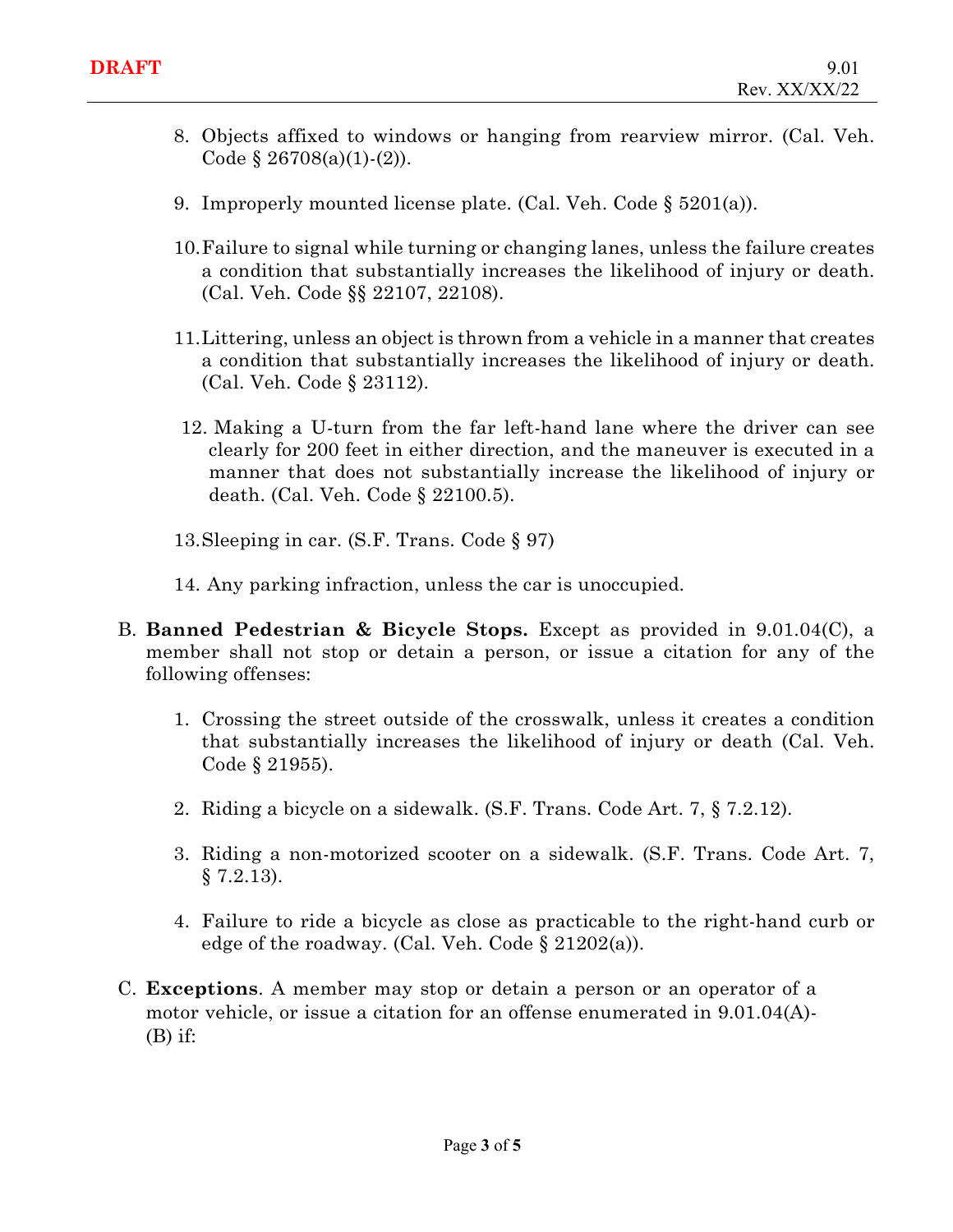- 1. the member lawfully stopped or detained the person or operator of the motor vehicle for any felony, misdemeanor, or infraction not enumerated in section 9.01.04(A)-(B); or
- 2. the operator is driving a commercial vehicle; or
- 3. a person or motor vehicle matches the description of a suspect or suspect vehicle in a murder, attempted murder, manslaughter, armed robbery, kidnapping, forcible sex offense, a felony committed against a child, or any other felony where the risk of death or lifethreatening injuries is imminent if the suspect is not immediately apprehended.
- D. **Citations Without Stops**. A member may issue a citation for an offense enumerated in 9.01.04(A):
	- 1. If the motor vehicle is unoccupied; or
	- 2. If a member is prohibited from making a stop under 9.01.04(A), and the member can identify the owner of the vehicle, the Department may mail a citation to the owner of the vehicle, or send a warning letter identifying the violation and instructing the owner to correct the defect or otherwise remedy the violation.

### **9.01.05 LIMITING SEARCHES & QUESTIONING**

- A. In the course of any stop made for an infraction pursuant to the California Vehicle Code or San Francisco Transportation Code, members shall only ask investigatory questions regarding unrelated criminal activity if reasonable suspicion or probable cause for a criminal offense arises during the stop. (Example: If, during a routine traffic stop, officers see a firearm in plain view in the vehicle, they may ask investigatory questions about criminal activity).
- B. In the course of any stop for an infraction made pursuant to the California Vehicle Code or San Francisco Transportation Code, members shall only ask for permission to conduct a consent search of a person or vehicle if reasonable suspicion or probable cause for a criminal offense arises during the stop.
- C. In the course of any stop for an infraction made pursuant to the California Vehicle Code or San Francisco Transportation Code, members shall only ask if a person is